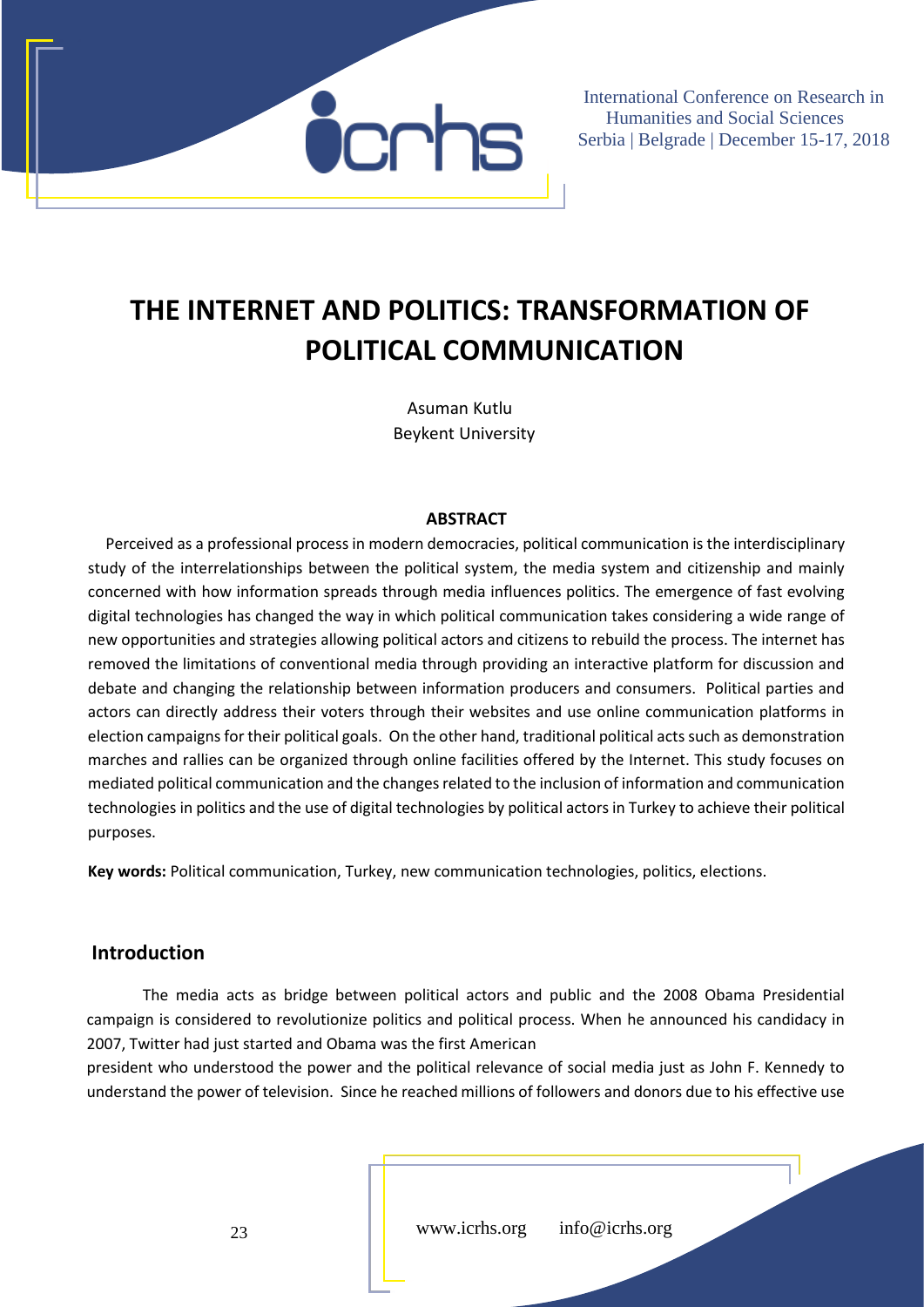of social media as a major campaign strategy, many political actors acted to adopt new communication technologies, which have a developing role in political communication process in Turkey in the 2000s, about ten years later than Western nations. The term "network citizenship" evolving out of the digital technologies refers to understanding of citizenship, which is more participatory and dependent on rights and freedom than passive and obedient citizens of the past. Especially during the later stages of the Internet development called the Web 2.0 era, digital media have created a new political dialogue. It has taken the power of political messaging away from the mass media model and placed it into peer-to-peer, public discourse. With the internet revolution, politics has been understood in a radically different manner however a conventional distinction can still be drawn concerning interpersonal communications (such as one‐to‐one discussions, say on door‐steps), within group networks (like local meetings) and mass communications through the conventional media (such as newspapers, radio and television broadcasts) (Norris, 2010). The internet have also enabled political actors with limited resources to reach wider audiences and it has allowed political parties in countries having a broad geographical structure such as Turkey to standardize corporate identity. Although the pioneering studies in political communication in Turkey date back to 1960s, they could not go beyond propaganda. The spread of private broadcasting, the spread of public opinion research companies and development of political advertising in 1990s have increased the significance of research in political communication. However, political communication is still perceived as a series of communication activities during the election periods in Turkey rather than a set of activities that require continuity. The first and second sections of the paper presents a review of existing literature on political communication and its transformation through examing the features of by comparing the past and present of political communication. Following these, the third section focuses on the adoption of new communication technologies by political actors both in the eras of Web 1.0. and Web 2.0. in Turkey and the conclusion sums up the discussions.

### **The Concept of Political Communication**

Since communication is central to any political system, political actors have always had a requirement to communicate with other groups in society and had to convince people to support them for power and position. Traditional definitions of political communication focus on the source and motivation and define it as a series of edicts to society from the ruling group. However considering the role of the media in modern states, political communication depends on three actors which are political sphere, nonstate actors and media outlets which communicates independently but synergistically with one another but much of history, political communication has been a linear, top-down process from leaders to people (Lilleker, 2006:1-5). The research conducted usually describe three distinct ages shaping political communication in many democracies over the postwar period. In the first age, much political communication served to relatively strong and stable political institutions and beliefs. In the second, political parties faced with a more mobile electorate so adapted their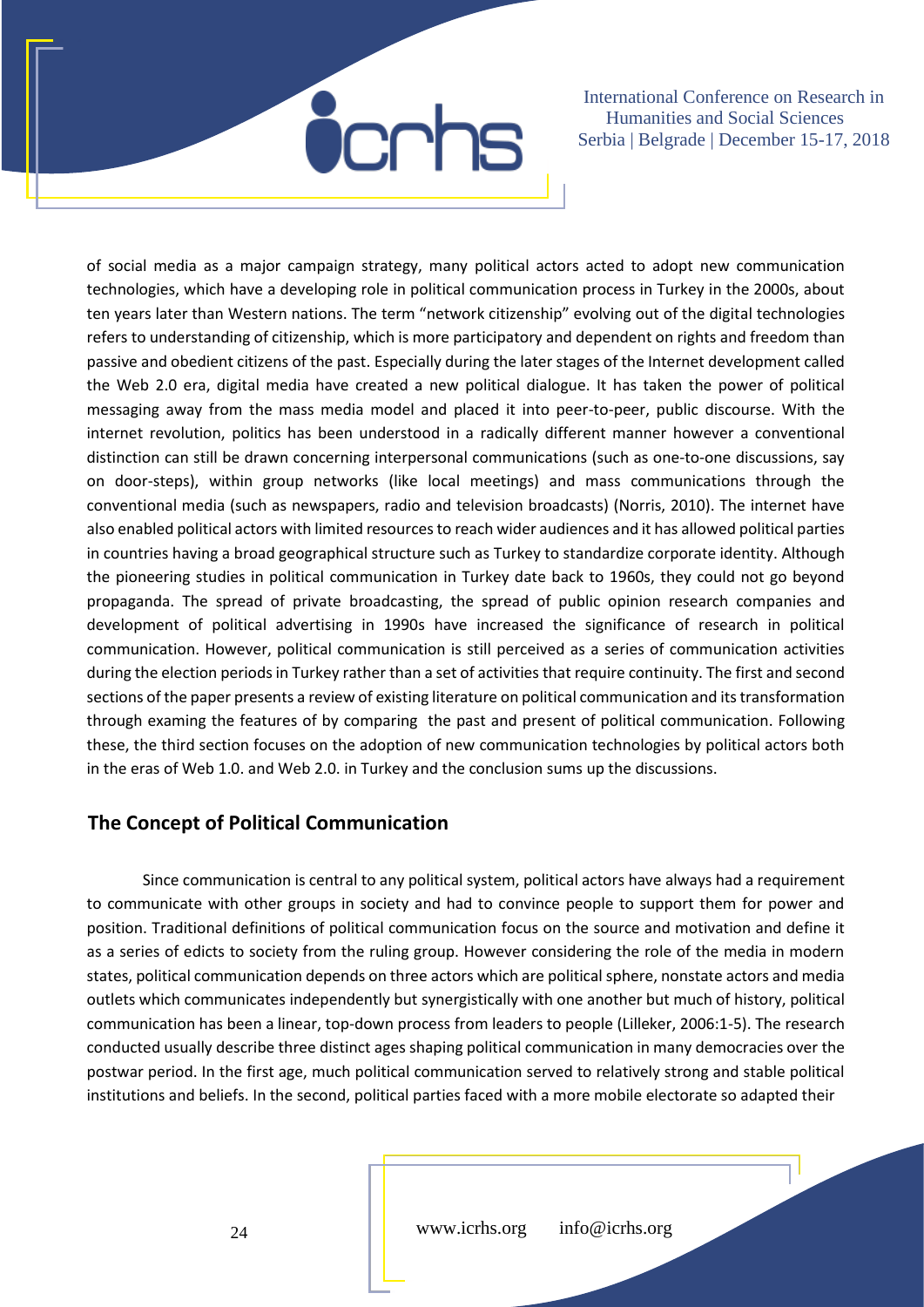

communications to the news values and formats of limited-channel television and become more professionalized. In the third and still emerging age of media abundance, political communication may be reshaped by five trends, which are intensified professionalizing imperatives, increased competitive pressures, anti-elitist populism, a process of centrifugal diversification, and changes in how people receive politics (Blumler and Kavanagh, 1999). Although the roots of political communication date back to Ancient Greece with the earliest studies of democratic discourse by Aristotle and Plato, the development of political communication can be examined in three main stages.

The earliest classical era of political communications evolved as representative democracies developed during the 18th and 19th centuries. Citizens and politicians were connected directly through election canvassing, town hall meetings, printed handbills and posters, and local rallies and candidate hustings, which were supplemented by the political print media such as newsletters, periodicals, journals, and newspapers. Railways increased the opportunities for party leadership whistle‐stop tours and facilitated the cheaper and faster distribution of daily newspapers with commercial advertising reducing the price of mass‐ circulation papers and magazines. Telegraphs connected distant reporters with news‐rooms and news wire agencies. The early twentieth century saw the growth of wireless radios, used for leadership fire-side chats and the first party radio political broadcasts. Telephones transformed inter‐personal communications and reduced the limits of distance. This era also saw technological advances in photography and wire transmissions, which facilitated publication of realistic visual images, and during the interwar years, film documentaries covered events and breaking developments around the world. The modern era of political communications, following the end of World War II, witnessed the rapidly expanding role of television broadcasting, carrying TV party political broadcasts. Inter‐personal communications between party representatives and citizens continued to play a vital role along with mass-circulation of newspapers and magazines, which were later supplemented by expansion of satellite and cable transmissions and channels. The third age of political communications is marked with the rise of the internet and a wide range of digital technologies. Technological advances, leading to the development of the first visual browser in the mid‐1990s and the World Wide Web, have transformed political communications beyond all recognition. The developments include a growing expansion of interpersonal and organizational email and text messaging, search engines, the blogosphere, and websites maintained by political actor and social media. Newspapers, radio and television adapting to the digital landscape have taken advantage of new communication technologies (Norris, 2010).

In a democratic state, media are often acclaimed as the fourth additional power controling people in power and report to the electorate. This requires institutional independence from the political system however

www.icrhs.org info@icrhs.org

25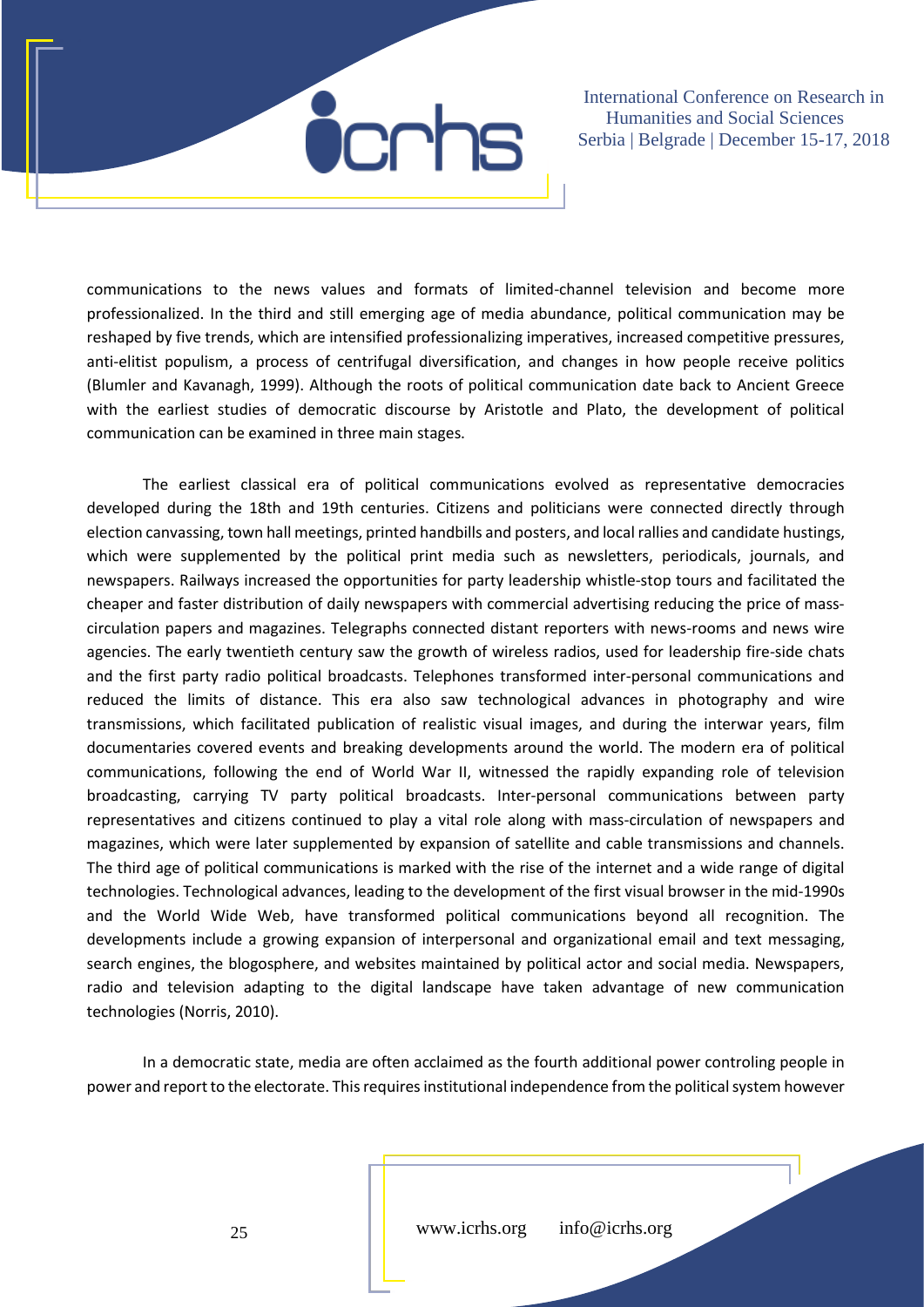

media depend on politics for information. Similarly, political actors depend on media to convey their messages to citizens. The term "political communication" has always been difficult to define since both components of the phrase cover a variety of definitions. Aziz provides one definition of political communication as the use of various communication techniques by political actors to impose their ideological goals and policies to certain groups, masses, or countries and transform them into action when necessary. Considering its historical development, the phenomenon and process of political communication in ancient Greece differs from political communication in the middle Ages, the New Age and today. This difference arises from the fact that societies have dynamic structures, not static (Aziz, 2013:4). However, political communication is not limited to politicians. Anyone, journalists or citizens, who receives, processes, or produces messages directly or indirectly are related to political communication (Graber, 2005: 479). Therefore, we can redefine political communication as a process in which public opinion intervenes in politics and political actors are involved. The mass media create public opinion with the functions of informing, educating, raising awareness and socializing and play an active role in the perception of the system and the transmission of political messages. The mass media set the agenda for the public to determine what to think and talk about and to discuss, and manipulates the society in the political sphere as well as in other social areas. In modern democracies, political communication is mainly carried out through mass media, which transmit political campaigns to electorates. Therefore, political communication strategies have gained a mediated structure in order to reach more voters. Mass media also serve to adopt democratic culture and ideals to the public, to strengthen the belief in democratic institutions and to maintain the political system. When considered in this respect, political communication is examined under three main topics, which are all forms of communication put forward by political actors to achieve their goals, communication directed by electorate to political actors

and media-mediated communication involving the actions of political actors.

### **The Internet and Transformation of Political Communication**

The claims that the internet has "changed everything significantly" are as old as the internet itself but when it comes to politics, we have to acknowledge the internet, unlike any other preceded technology, has revolutionized politics and the political process. Scholars assert many differences between new media and its older counterparts of radio and television but according Rogers, those differences stem from three fundamental distinctions, which are interactivity, de-massification and asynchronicity. The new media are interactive in a way that the one-to-many mass media could not be, it can reach many more individuals. Interactivity is a desired quality of communication systems since such communication is expected to be more accurate, effective and satisfying to the participants who are active in communication process. The new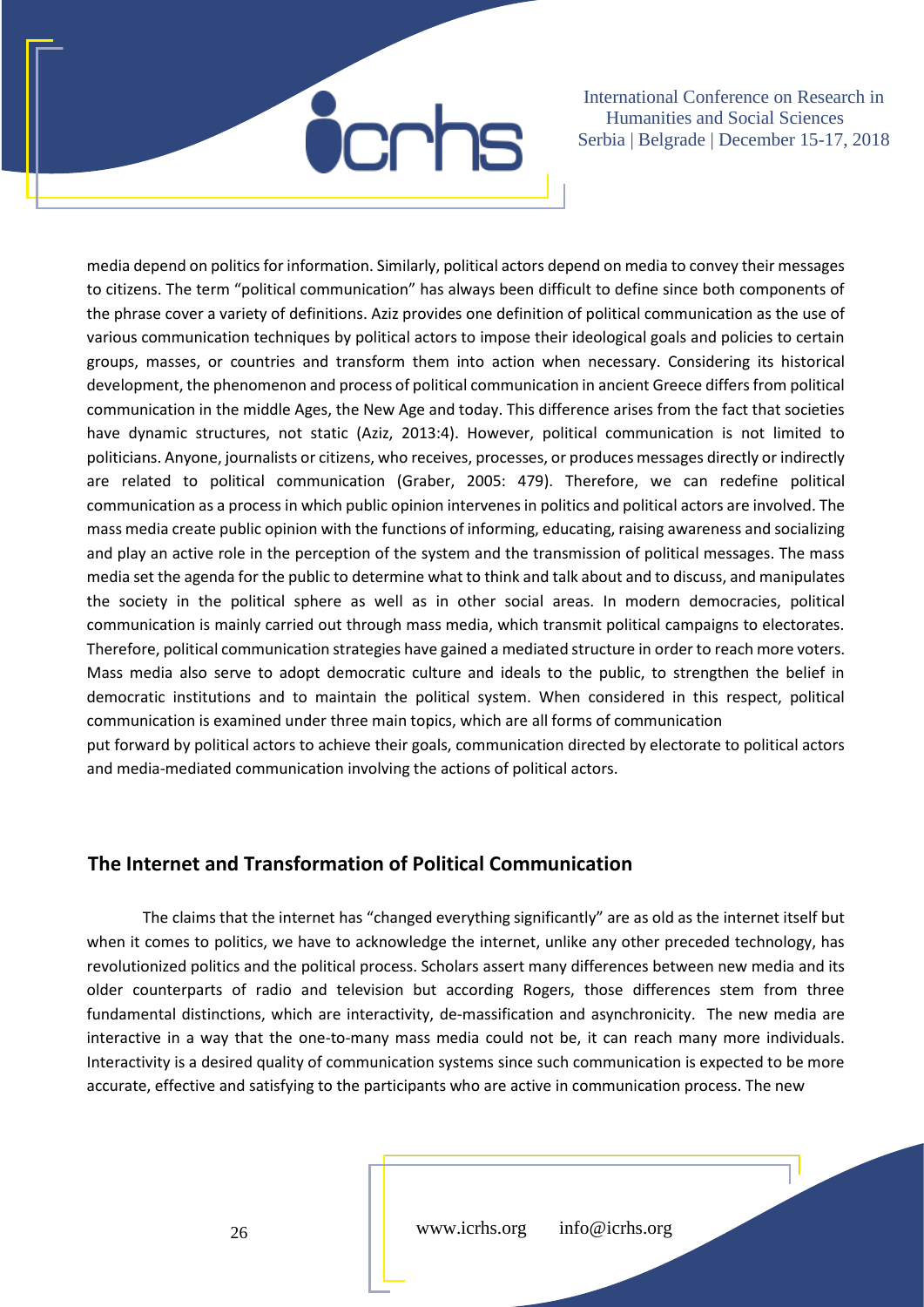

communication technologies are de-massified in which a message can be exchanged with each individual in a large audience. The control of mass communication systems have moved from the message producer to the media consumer. The new media are also asynchronous which means that they are capable of sending or receiving a message at a time convenient for the user. The control of time is put in the hands of receivers (Everett, 1986:4-6).

Through reciprocal rather than just one-way communication, citizens are no longer limited to voting, strikes or public gatherings and may become involved in new political activities. People are expected to be more knowledgeable as they can access huge amounts of information and find other people having similar political views to speak, discuss and publish about the political issues. The internet has enabled average citizens to participate in political process. This public space has created a much more democratic and impartial communication platform that brings political actors and citizens together. Comparing the past and present of political communication, we have several main differences. The first of these is the differences in the means of communication. Traditional political communication channels such as newspapers, magazines, television and radio have been replaced by the parties' websites and social media channels such as Facebook, Twitter, YouTube and others. While new media has gained a personalized dimension, the propaganda language dominated by traditional political communication and monologue discourses have been transformed into dialogue as it has taken the power of political messaging away from the mass media model. Social media creates a new political dialogue. The internet have become one of the strongholds of

campaigns during election periods in which politicians could strengthen the ties with their electorate. Their accounts are followed by journalists as well as their supporters and opponents as they are important news sources.

Some political scientists assert that the concepts of direct democracy in which all people can directly participate in the political decision-making process would be realistic thanks to the wide-spread of new communication technologies as they enable people to become an individuals who are well-informed and have the ability to shape the society. It is not possible to reach people individually and ask their ideas with no other technology. However, for other political scientists the internet merely offer new tools that current power elites are using to maintain their dominance (Mosco and Foster, 2001). One can observe the use of the internet in election campaigns for publicity, propaganda and communication with the electorate has played a growing role since the beginning of 2000s. Compared to other mass media, the internet is a technology that spreads very quickly and continuously increases the number of users. The latest data on the internet usage has demonstrated that the number of internet users worldwide has exceeded 4 billion and Turkey has been in 20 top countries with the highest number of internet users (Internet world stats, 2018). The internet began to be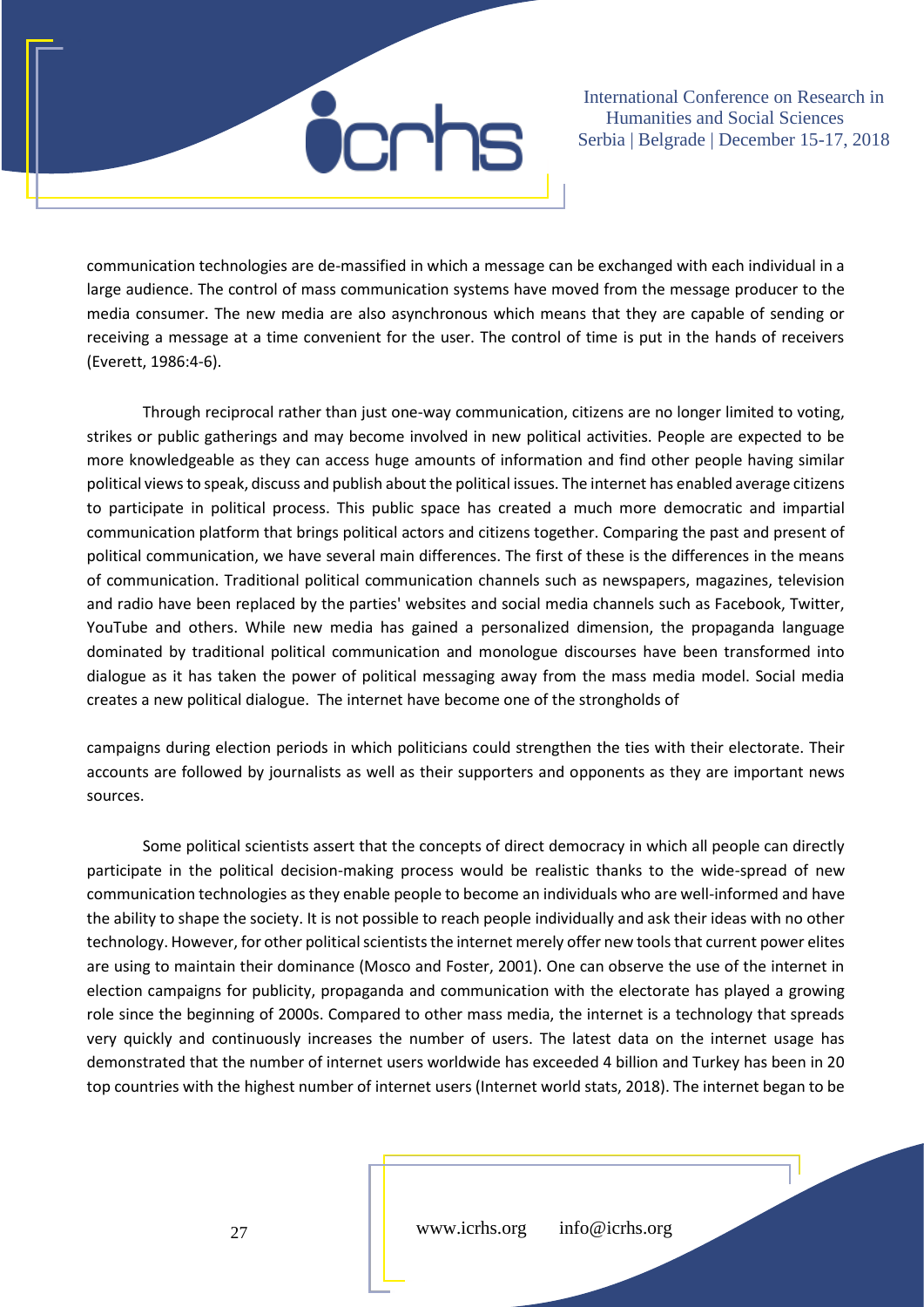

used in political communication process in Turkey in the 2000s, about ten years later than Western nations. Since 2007, the blocking of social platforms in Turkey has occurred on seven separate occasions due to offensive content to Turkey. For instance in 2007, videos insulting the founder of Turkey, Atatürk, on YouTube caused the platform to be blocked until the videos were removed.

### **Use of Digital Media in Political Communication**

Turkey is a Republican Parliamentary Democracy and functioned under a multi-party system since 1945, however in 2018, Turkey has undergone a change from parliamentary to presidental system in which the office of prime minister was abolished and executive power transferred to the president. Great National Assembly of Turkey has 550 members, representing 81 provinces, elected based on the 10% election threshold and most mainstream political parties are built on the following principles of Islamism, Nationalism and Kemalism. There are currently five political parties in the parliament. Political parties use election campaigns, a more professional way to make a strong impact on voters and convince them as they mainly aim to win elections, which are the main drivers of democracy, to seize political power. Despite the popularity of social media, politicians and political parties still conduct conventional campaigns and send emails to spread out their message and express themselves better through including images or links showing their practices and promises.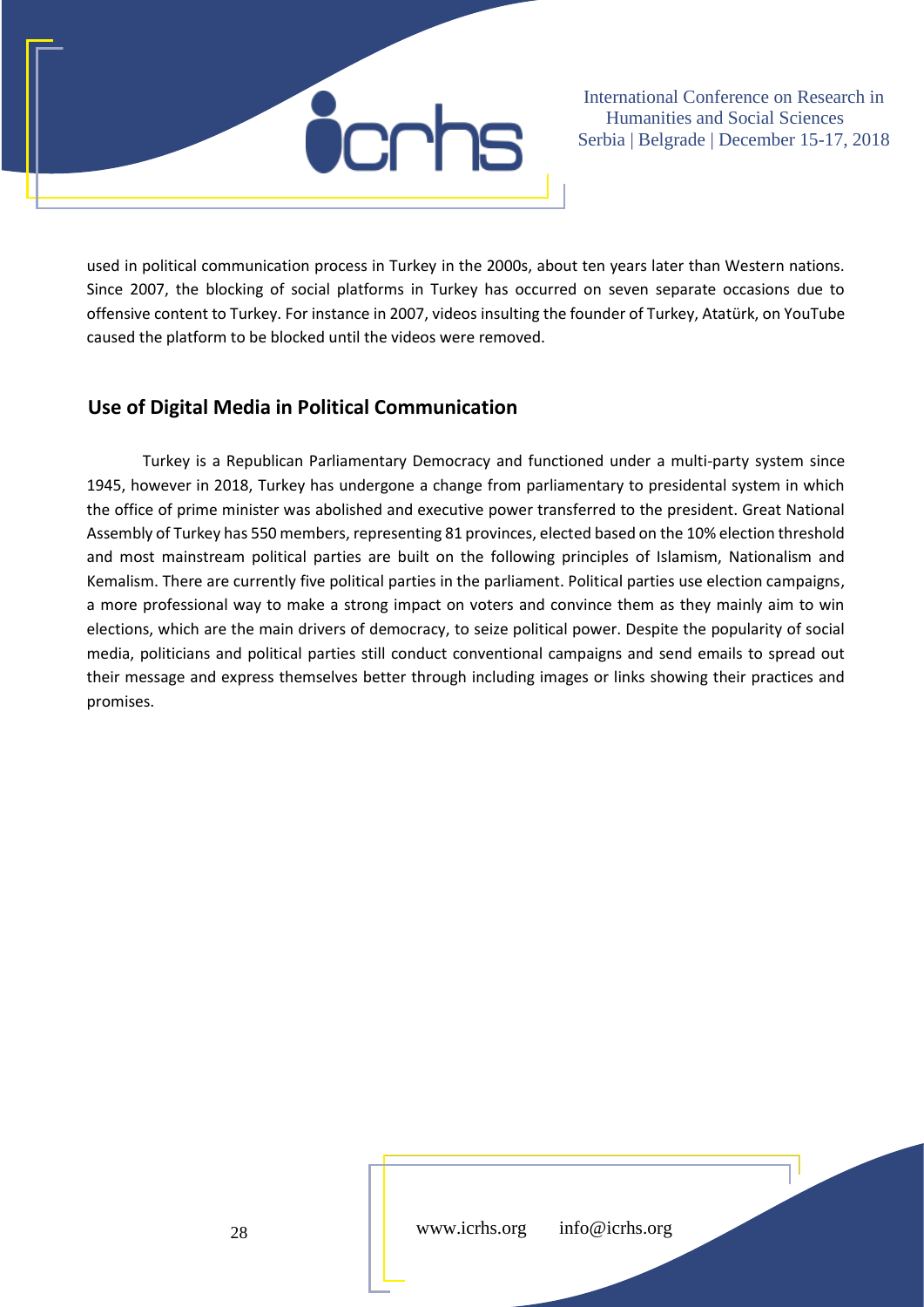# **Ö**crhs

International Conference on Research in Humanities and Social Sciences Serbia | Belgrade | December 15-17, 2018



Figure 1: The image above shows one of the busiest districts of Istanbul and flags and tents of five different parties (Turkey elections 2018: Understanding the political parties, 2018).

Besides being cheap, e-mail campaigns allow politicians to personalize their message. In past cycles, they were used as a form of voter contact, however with the implementation of new and creative means of communication, politicians raise money, advertise with less expense, mobilize volunteers and respond to opposition attacks. The 2002 general election was the first election in which parties utilized new communication technologies as a tool for their campaigns. The Young Party, although founded five months before the elections, advertised on popular search engines and sent propaganda e-mails to users. The party received 7.24 percent of the vote however it did not get seats in parliament as it had less than 10 percent of vote share (Genel seçim 2002, 2002).

www.icrhs.org info@icrhs.org

29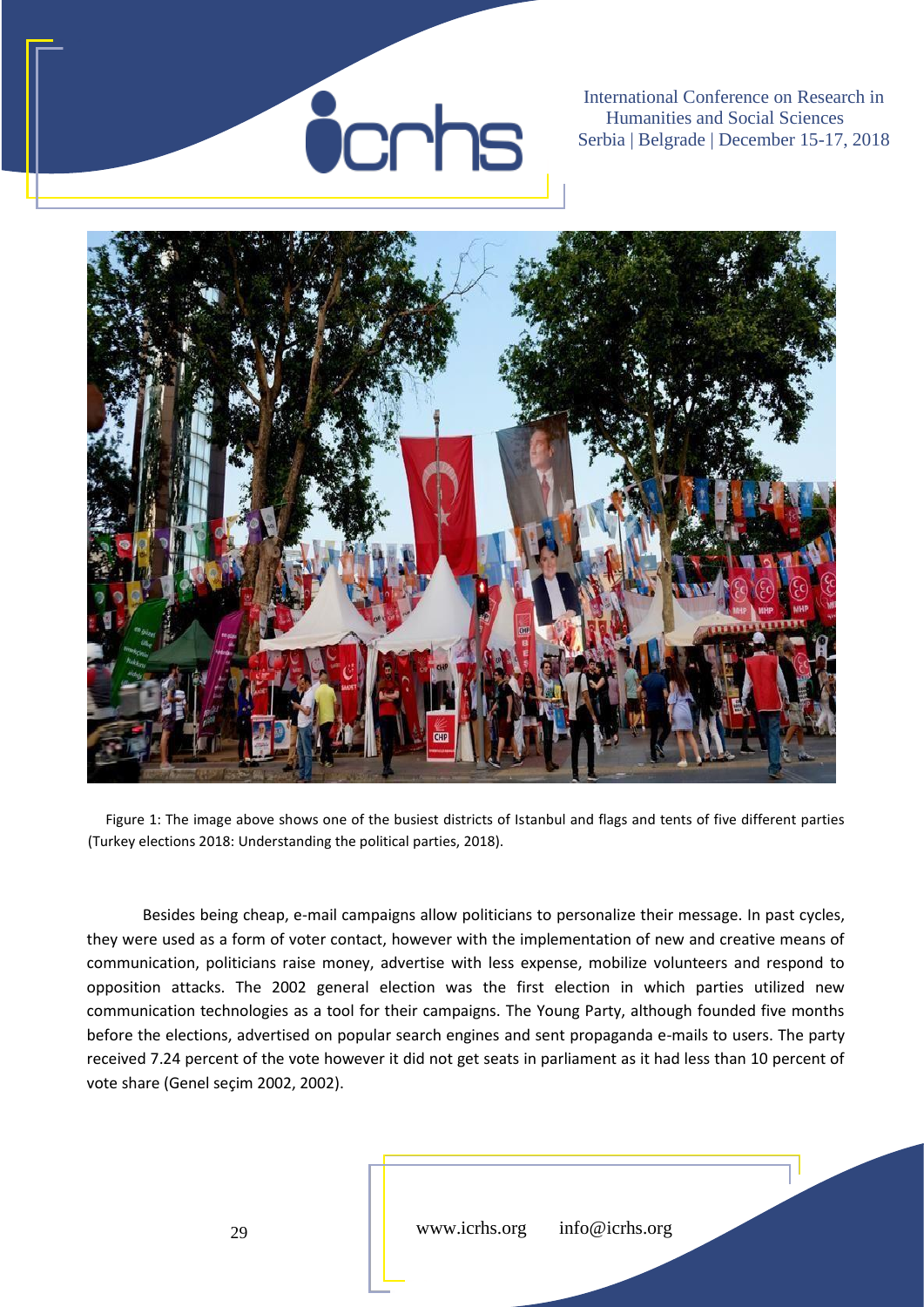

Political actors use web pages as an effective tool to publicize their activities, to make electorate engage in communication processes and to develop policies based on feedback. All parties participated in the 2002 election built web sites however they did not include online discussion platforms which bring electrorate and party officials together and the information flow was carried out from top to bottom. Instead of preparing internet-oriented content, materials used in the conventional media were directly transferred to the websites. Therefore the 2007 general election was generally considered the first election in which parties utilized the Internet as an interactive tool for their campaigns. Since RTUK (The Radio and Television Supreme Council) did not allow political commercials shortly before the elections, parties had to run their campaigns on print and online media. Parties uploaded campaign advertisements to YouTube, Turkish newspapers on the internet and news websites and could learn the number of users visiting party websites (Tokgöz, 2008). The statement posted in April, 2007 to the official website of the General Staff to influence the elections, the government decided on early elections making parties to carry out their campaign in a relatively short time. However, parties optimized Web 1.0. Technology in which users could mainly engage with static web sites and passively receive information. Through uploading public statements and announcing political activities and political rallies.

According to a study conducted during presidential elections in 2014, websites of the political parties aimed to inform the public rather than encouraging political participation. According to encoding template used in the research, although all websites investigated were updated daily, they failed in communication network index. Only one of them provided the opportunity for a simultaneous discussion between the candidate and electorate. The candidate whose website had the highest score, received lowest percentage of vote in the election. Considering the election results, the research conluded that the election campaigns carried out through websites did not have a direct impact on the voter preference. Turkey is among the countries with high voter turnout rates however political participation is limited to only electoral process, rather than active participation in decision-making process and public institutions. As a consequence, political actors did not make much of providing two-way communication and take opinions and complaints of the electorate into consideration (Evren, 2015).

The rise of Web 2.0 technologies has further increased the convenience of the internet for political communication. Web 2.0's most important agent is social media and the opportunities offered by social network sites, microblogging and wikis have provided new venues for politics supporting the idea of participatory democracy. The use of social media in diplomatic relations to

www.icrhs.org info@icrhs.org

30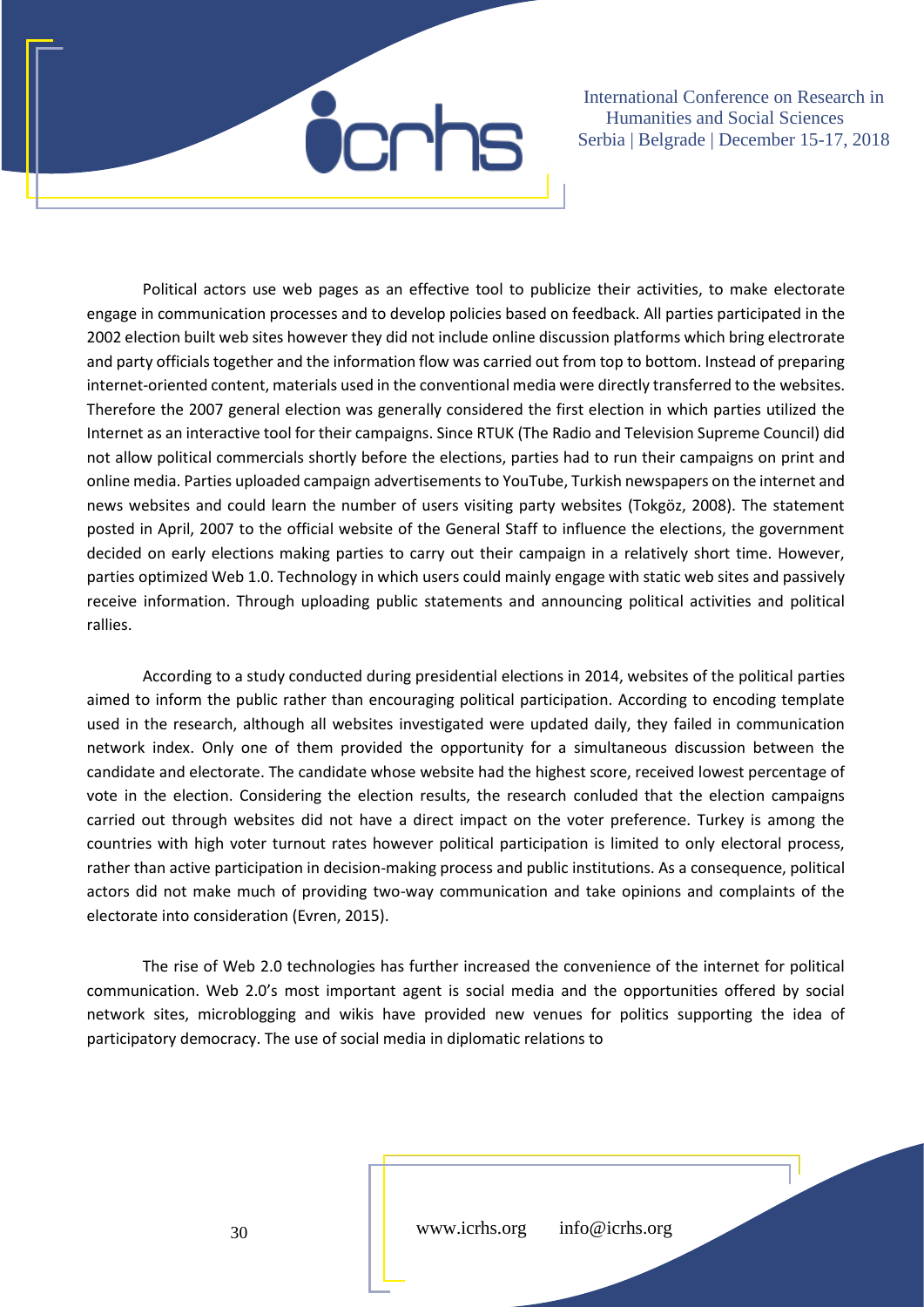

spread information and engage with the public has created a new name of "Twiplomacy". Politicians can avoid broadcast and print media to reach their potential voters through social media and Turkish politicians have become more during elections to attract young voters as the country has a young and dynamic population. Erdoğan was Turkey's first leader to join social network. According to a report released in 2018, President Recep Tayyip Erdoğan is one of the most active and influential world leaders on social media, especially on Twitter and Periscope. He has 9.7 million likes and more than 112.000 followers, which makes him the most important leader on Periscope and has 12 million followers on Twitter. The Turkish Presidency also activated specific Twitter channels in Arabic, French, German, Russian and Spanish and set up the first channel Twitter account for the hearing impaired which shares videos of the President's speeches with sign language translation. Erdoğan's tweets are relate to government actions as well as local events and meetings.



Figure 2: Erdoğan joined youths for a sahur meal at a student dormitory after receiving a sahur invitation from a student via Twitter saying that he is "coming if the tea is ready" (Recep Tayyip Erdoğan @ RT\_Erdogan, 2018).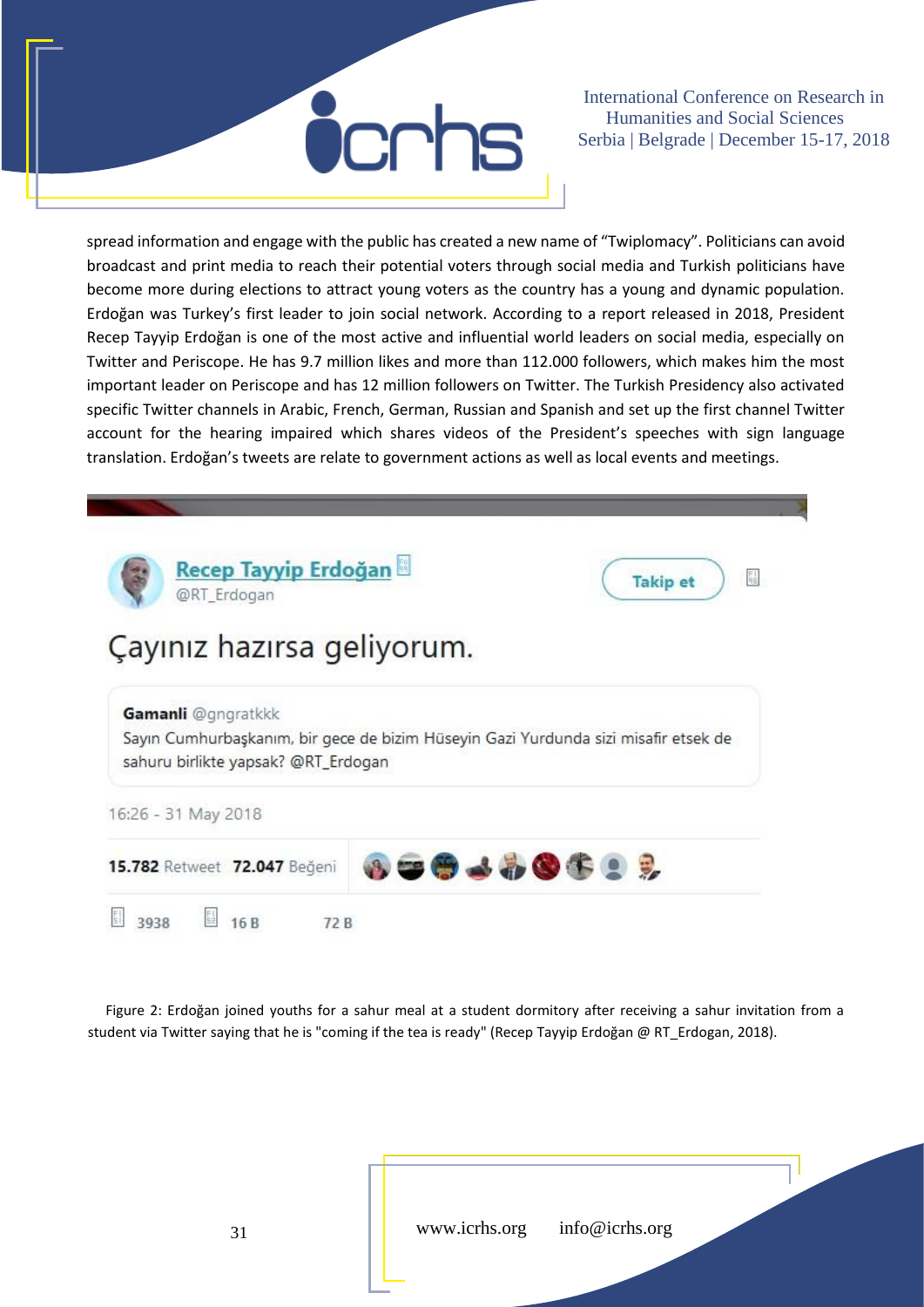

The leader of the main opposition Republican People's Party, Kemal Kılıçdaroğlu, is approaching 1 million followers. While Erdoğan and Kılıçdaroğlu have Twitter followers measured in millions, neither of the leaders use it interactively. They usually use the platform to post announcements and refrain from answering messages directed by the electorate. 2011 general elections witnessed the effective use of Web 2.0 technologies by political parties and leaders to engage citizens in the election process. Considering the fourth position of Turkey among the top five countries on the Facebook, political parties opened hundreds of Facebook pages and groups. Facebook and Twitter were important venues for political organizations, dissemination of organizational activity and active participation of citizens acting and demanding rather than passive recipients. They served as an alternative public sphere where political leaders could disseminate their political discourses, develop new policies based on feedback from voters and the electorate could express their demands and expectations easily (Aydemir 2008: 57). In 2013, The Justice and Development Party closed many Facebook pages opened under the name of the party and Erdoğan to protect the corporate identity and prevent the abuse of Facebook use by opposing users. Accordingly, in 2015, main opposition Republican People's Party announced that in order to prevent manipulation and disinformation, they suspended Twitter and Facebook accounts bearing the name of the party (CHP Facebook ve Twitter'da, 2018).

Despite the increased popularity of Twitter during Gezi Park protests which took place in 2013, Facebook is the most widely utilized social networking site in Turkey. Political actors' Facebook accounts provide great potential to increase interaction between electotorate and people in power. Users like share or comment on a post and politicians in turn respond to them. Facebook has become the channel of choice for engaging potential voters during election campaigns. While many politicians discover social media channels during election campaigns, social media engagement has become part of normal government communications. As any mistake made on the internet could lead to a political crisis, almost all leaders and parties work with social media teams rather than managing their pages on their own. In 2013, The Justice and Development Party recruited a 6,000-member social-media team charged with sharing news and images on social media that promote the party perspective and monitor online discussions (AK Parti'den, 2018). The use of social media in politics has dramatically changed the way campaigns are run and how political actors interact with potential voters.While Twitter is an ideal platform for politicians to spread both information and opinions, Facebook pages or groups have created an alternative platform for all political institutions to participate in direct dialogues with citizens.

#### **Conclusion**

The internet is changing the way politics work in the world as well as in Turkey and the use of new communication technologies by politicians have recently emerged as the subject of many studies. As many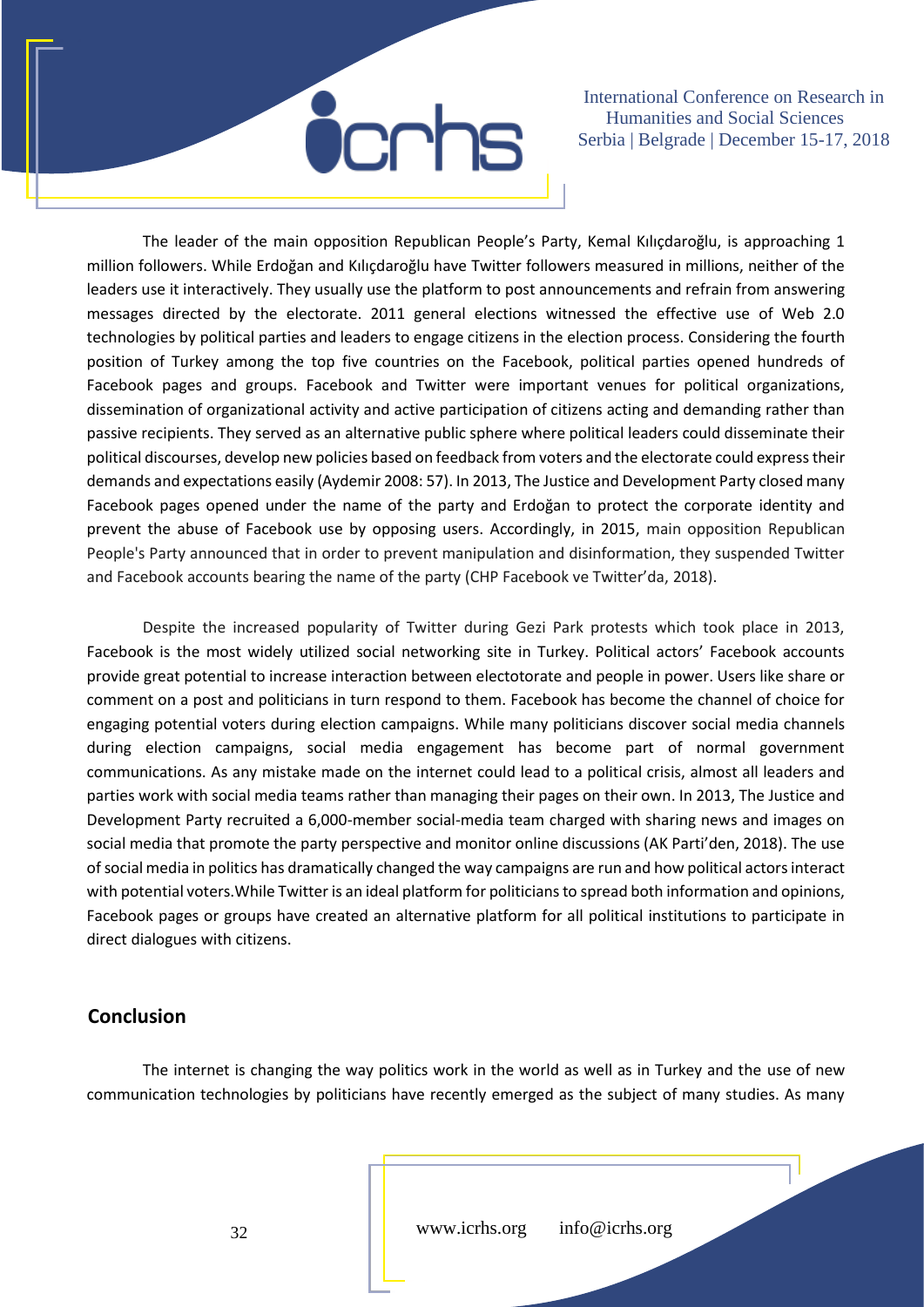

politicians have realized the power of online strategies, they have integrated the internet into their campaigns to influence people's attitude, set agendas, and persuade to vote for them. The internet has placed the political messaging into peer-to-peer, public discurse and changed the way how election campaigns were conducted. This study aims to gain insight into how Turkish politicians cultivate new communication technologies to attract voters and emphasizes the overall understanding of the role of them in political communication process. The 2002 general election was the first election in which parties used new communication technologies in election campaigns through advertising and sending propaganda emails to users however, parties utilized the internet as an interactive tool in the general election of 2007 in which users engage with static websites and receive information about political activities and rallies. In 2011, political parties and leaders used Web 2.0 technologies effectively to get in direct touch with especially young voters who are more likely to use technologically advanced products. Considering the position of Turkey among top countries on Facebook and Twitter, politicians prefer social media to convetional platforms to reach their potential voters and many voters follow their behaviors and explanations on social media. It is of great importance that political leaders use their personal pages more interactively rather than using it as an announcement platform as the internet is increasingly used in political context in Turkey.

#### **References**

1. AK Parti'den 6 bin kişilik sosyal medya ordusu. (2018 October, 12). Retrieved from [http://www.hurriyet.com.tr/gundem/ak-partiden-6-bin-kisilik-sosyal-medya-ordusu-25115336.](http://www.hurriyet.com.tr/gundem/ak-partiden-6-bin-kisilik-sosyal-medya-ordusu-25115336) 

2. Aydemir, T.A.: "Civicweb: Internet, young people and civic participation", Citizenship and cultural identities in the EU: Old questions, new answers, 57-70, Promeda, 2008.

3. Aziz, A.: Siyasal iletişim, Nobel, 2013.

4. Blumler, J.G. and Kavanagh, D.: "The third age of political communication: influences and features", Political Communication, 16 (3), 209-230, 1999.

5. CHP Facebook ve Twitter'da ismini taşıyan hesapları kapattırdı. (2018 September, 30). Retrieved from [https://www.haberler.com/chp-nin-basvurusu-uzerine-twitter-ve-facebook-taki-7025452-haberi/.](https://www.haberler.com/chp-nin-basvurusu-uzerine-twitter-ve-facebook-taki-7025452-haberi/) 6.Çayınız hazırsa geliyorum. (2018 September,12). Retrieved from https://twitter.com/RT\_Erdogan/status/224724480 .

6. Everett, M.R.: Communication technology: The new media in society, The Free Press, 1986.

7. Evren, F.B.: "Internet usage as a political communication instrument: 2014 presidential election", Journal of Yasar University, 10 (39), 6555-6661, 2015.

8. Genel seçim 2002.(2018 September, 24). Retrieved from https://www.haberturk.com/secim2002.